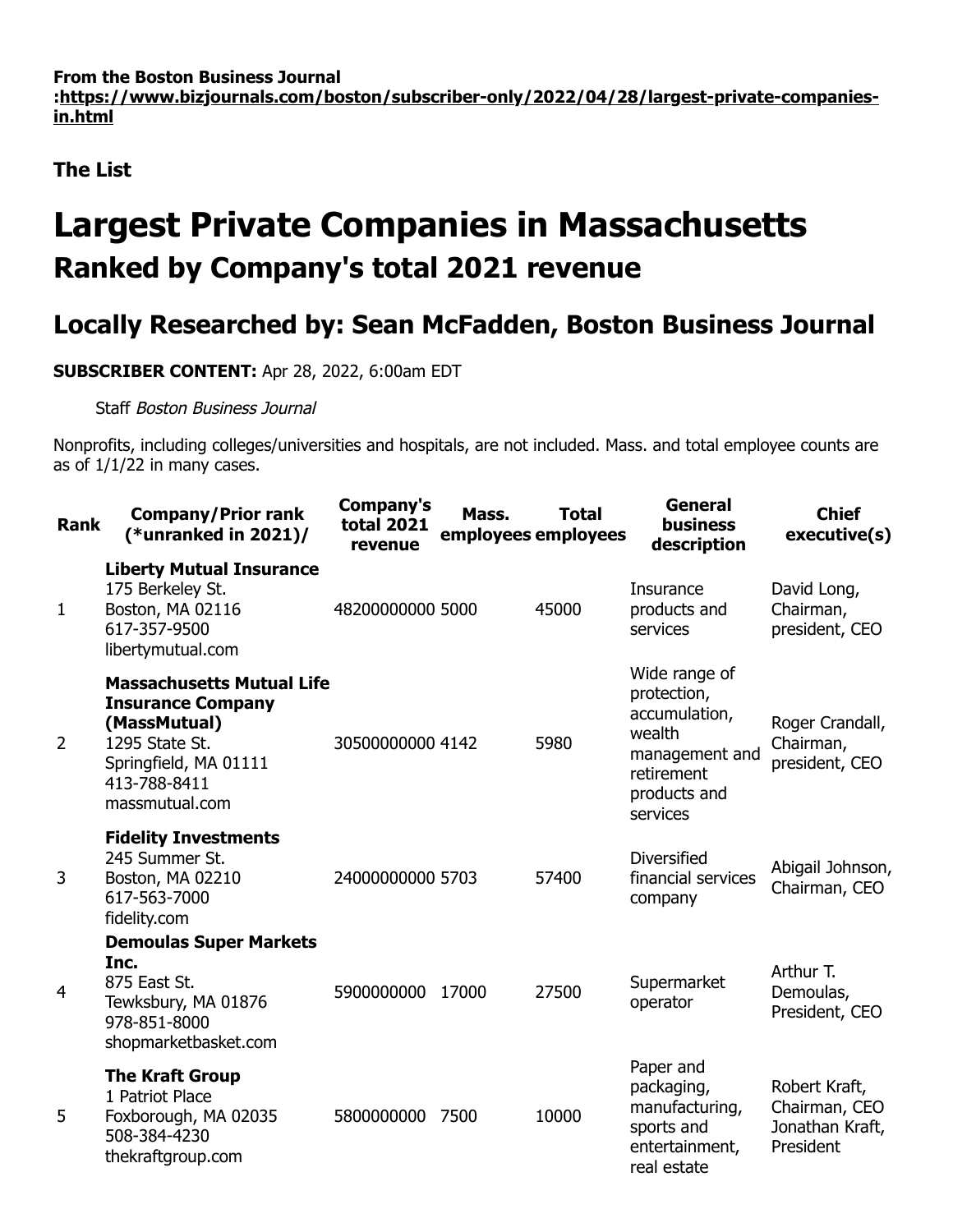| <b>Rank</b> | <b>Company/Prior rank</b><br>(*unranked in $2021$ )/                                                          | Company's<br><b>total 2021</b><br>revenue | Mass. | <b>Total</b><br>employees employees | <b>General</b><br><b>business</b><br>description                                                                                                   | <b>Chief</b><br>executive(s)                      |
|-------------|---------------------------------------------------------------------------------------------------------------|-------------------------------------------|-------|-------------------------------------|----------------------------------------------------------------------------------------------------------------------------------------------------|---------------------------------------------------|
|             | <b>New Balance Athletics</b>                                                                                  |                                           |       |                                     |                                                                                                                                                    |                                                   |
| 6           | Inc.<br>100 Guest St.<br>Boston, MA 02135<br>617-783-4000<br>newbalance.com                                   | 4400000000 1500                           |       | 7000                                | Global athletic<br>brand                                                                                                                           | Joe Preston,<br>President, CEO                    |
| 7           | <b>Suffolk</b><br>65 Allerton St.<br>Boston, MA 02119<br>617-445-3500<br>suffolk.com                          | 4212600000 1163                           |       | 2320                                | <b>Building</b><br>contractor                                                                                                                      | John Fish,<br>Chairman, CEO                       |
| 8           | <b>UKG (Ultimate Kronos</b><br>Group)<br>900 Chelmsford St.<br>Lowell, MA 01851<br>800-225-1561<br>UKG.com    | 3260000000 1826                           |       | 13939                               | Global provider of<br>human capital<br>management<br>(HCM), payroll,<br><b>HR</b> service<br>delivery, and<br>workforce<br>management<br>solutions | Aron Ain,<br>Chairman, CEO                        |
| 9           | <b>Bose Corp.</b><br>The Mountain<br>Framingham, MA 01701<br>508-879-7330<br>bose.com                         | 3200000000                                | 1754  | 6297                                | Consumer<br>electronics                                                                                                                            | Jim Scammon,<br>President, COO                    |
| 10          | <b>The Herb Chambers Cos.</b><br>259 McGrath Hwy.<br>Somerville, MA 02143<br>617-666-8333<br>herbchambers.com | 2787552000 2047                           |       | 2087                                | Automobile sales<br>& service                                                                                                                      | <b>Herbert</b><br>Chambers, CEO                   |
| 11          | <b>Fusion Worldwide</b><br>1 Marina Park Drive<br>Boston, MA 02210<br>617-502-4100<br>fusionww.com            | 2498768000 115                            |       | 408                                 | Global open<br>market distributor<br>of electronic<br>components and<br>finished goods                                                             | Peter LeSaffre,<br>Founder, CEO                   |
| 12          | Goodwin<br>100 Northern Ave.<br>Boston, MA 02210<br>617-570-1000<br>goodwinlaw.com                            | 1973400000 903                            |       | 2710                                | Law firm                                                                                                                                           | Andrew Sucoff,<br>Partner, Boston<br>office chair |
| 13          | The Plymouth Rock Co.<br>695 Atlantic Ave.<br>Boston, MA 02111<br>617-951-1620<br>plymouthrock.com            | 1809655000 692                            |       | 1773                                | Property and<br>casualty insurance<br>company;<br>specializing in<br>coverage for<br>personal<br>automobiles and<br>homes                          | James Stone,<br>Founder,<br>chairman, CEO         |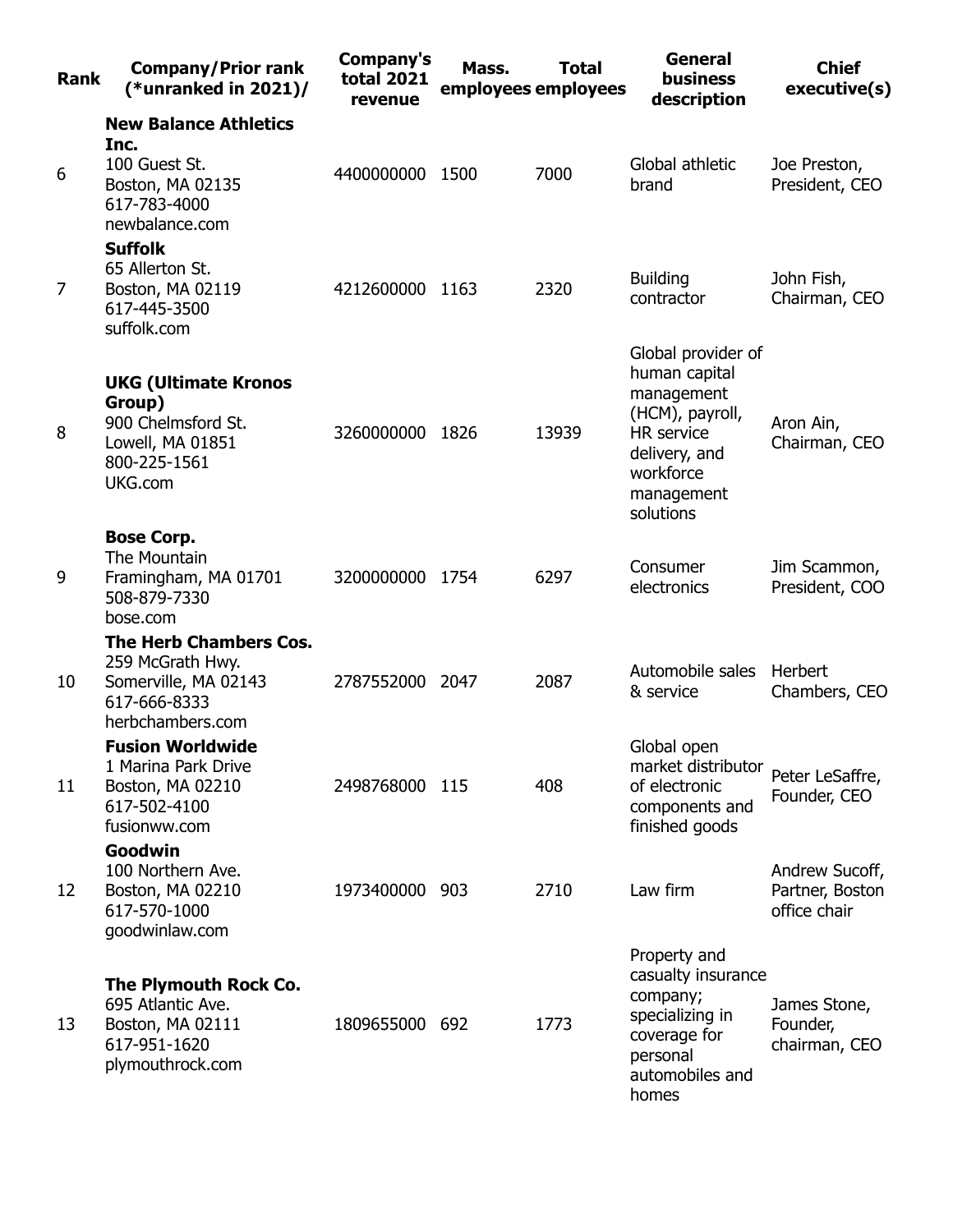| <b>Rank</b> | <b>Company/Prior rank</b><br>(*unranked in $2021$ )/                                                                                | <b>Company's</b><br><b>total 2021</b><br>revenue | Mass. | <b>Total</b><br>employees employees | <b>General</b><br>business<br>description                                                                                    | <b>Chief</b><br>executive(s)                               |
|-------------|-------------------------------------------------------------------------------------------------------------------------------------|--------------------------------------------------|-------|-------------------------------------|------------------------------------------------------------------------------------------------------------------------------|------------------------------------------------------------|
| 14          | F.W. Webb Co.<br>160 Middlesex Turnpike<br>Bedford, MA 01730<br>781-272-6600<br>fwwebb.com                                          | 1762492791 955                                   |       | 3050                                | Wholesale &<br>distribution                                                                                                  | Jeff Pope, Owner<br>and President                          |
| 15          | <b>The Cross Country Group</b><br>400 River's Edge Drive<br>Medford, MA 02155<br>781-396-3700<br>crosscountrygroup.com              | 1677914029 600                                   |       | 3000                                | Technology-<br>enabled services<br>in the automotive, Sidney Wolk,<br>home and<br>financial services<br>industries           | CEO, founder                                               |
| 16          | <b>Granite</b><br><b>Telecommunications LLC</b><br>100 Newport Ave. Extension<br>Quincy, MA 02171<br>866-847-1500<br>granitenet.com | 1638766000                                       | 1444  | 2079                                | Communications<br>solutions and<br>managed services<br>for voice, data,<br>wireless, network<br>management and<br>monitoring | Robert Hale Jr.,<br>President & CEO                        |
| 17          | W.B. Mason<br>59 Centre St.<br>Brockton, MA 02301<br>888-926-2766<br>wbmason.com                                                    | 1494000000 692                                   |       | 2483                                | Office supplies,<br>janitorial supplies, Leo Meehan,<br>breakroom<br>supplies                                                | President, CEO                                             |
| 18          | <b>CDM Smith</b><br>75 State St.<br>Boston, MA 02109<br>617-452-6000<br>cdmsmith.com                                                | 1361052819 452                                   |       | 5146                                | <b>Full-service</b><br>engineering and<br>construction firm                                                                  | Timothy Wall,<br>Chairman, CEO                             |
| 19          | <b>WilmerHale</b><br>60 State St.<br>Boston, MA 02109<br>617-526-6000<br>wilmerhale.com                                             | 1297089000                                       | 465   | 1892                                | Full-service<br>international law<br>firm                                                                                    | Daniel Halston,<br>Partner-in-<br>charge, Boston<br>office |
| 20          | <b>MathWorks</b><br>1 Apple Hill Drive<br>Natick, MA 01760<br>508-647-7000<br>mathworks.com                                         | 1250000000 3000                                  |       | 5000                                | Developer of<br>mathematical<br>computing<br>software                                                                        | Jack Little,<br>President, CEO                             |
| 21          | <b>Shawmut Design and</b><br><b>Construction</b><br>560 Harrison Ave.<br>Boston, MA 02118<br>617-622-7000<br>shawmut.com            | 1236747718 320                                   |       | 837                                 | Construction<br>management firm                                                                                              | Les Hiscoe, CEO                                            |
| 22          | <b>Beacon Hill Staffing Group</b><br>152 Bowdoin St.<br>Boston, MA 02108<br>617-326-4000<br>beaconhillstaffing.com                  | 902000000                                        | 263   | 1112                                | Staffing services                                                                                                            | Andrew Wang,<br><b>CEO</b>                                 |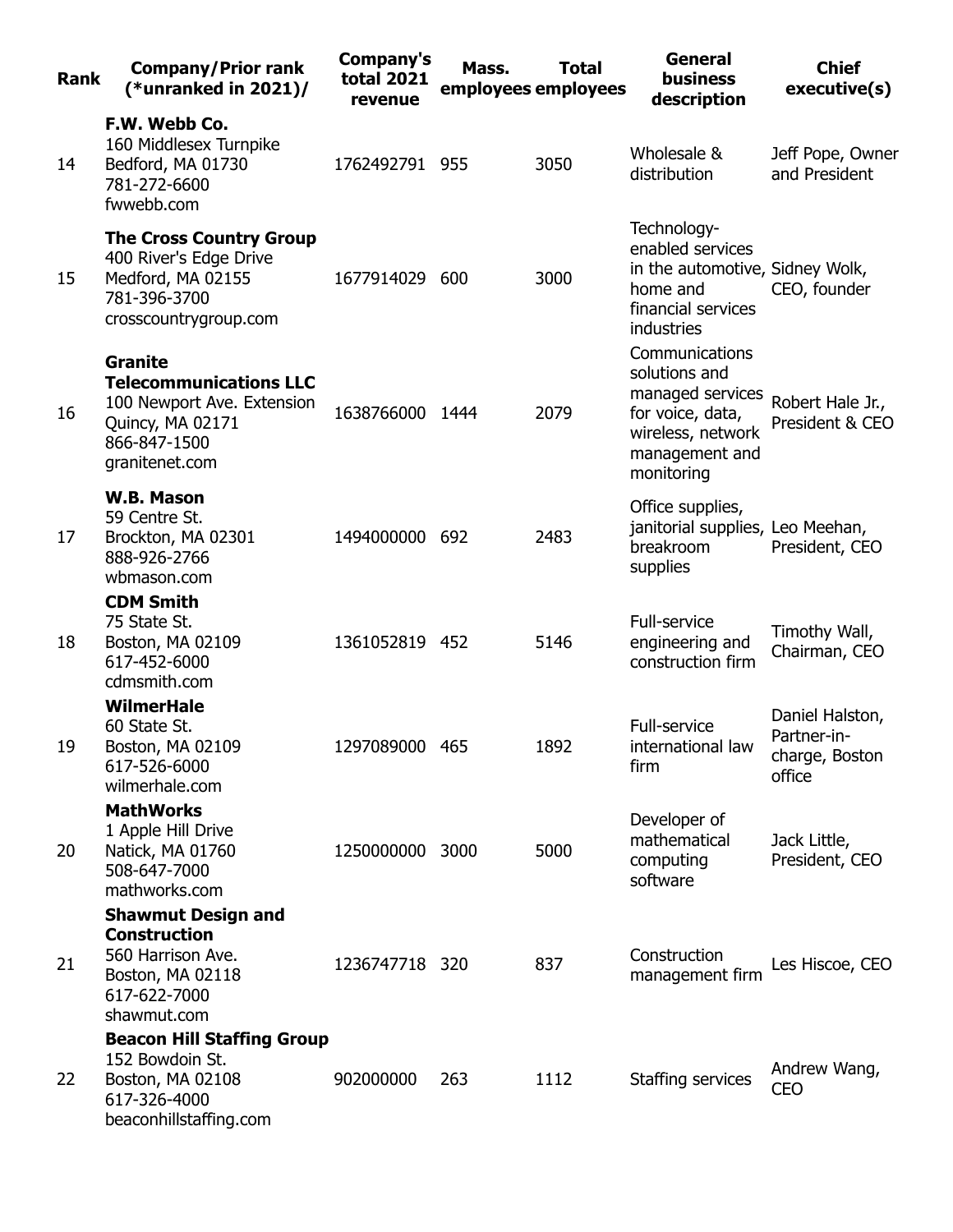| <b>Rank</b> | <b>Company/Prior rank</b><br>(*unranked in $2021$ )/                                                                      | <b>Company's</b><br><b>total 2021</b><br>revenue | Mass. | <b>Total</b><br>employees employees | <b>General</b><br>business<br>description                                                                                                             | <b>Chief</b><br>executive(s)                                                                                   |
|-------------|---------------------------------------------------------------------------------------------------------------------------|--------------------------------------------------|-------|-------------------------------------|-------------------------------------------------------------------------------------------------------------------------------------------------------|----------------------------------------------------------------------------------------------------------------|
| 23          | <b>Risk Strategies Co.</b><br>160 Federal St.<br>Boston, MA 02110<br>617-330-5700<br>risk-strategies.com                  | 778900000                                        | 199   | 3271                                | Specialty national<br>insurance<br>brokerage and<br>risk management<br>firm                                                                           | John Mina, CEO                                                                                                 |
| 24          | eClinicalWorks<br>2 Technology Drive<br>Westborough, MA 01581<br>508-836-2700<br>eclinicalworks.com                       | 730000000                                        | 825   | 5428                                | Health care IT<br>services,<br>providing<br>comprehensive<br><b>Electronic Health</b><br>Record (EHR) and<br>Practice<br>Management (PM)<br>solutions | Girish Navani,<br>CEO, co-founder                                                                              |
| 25          | <b>NWN Carousel</b><br>271 Waverley Oaks Road<br>Waltham, MA 02452<br>781-472-3400<br>nwncarousel.com                     | 700000000                                        | 158   | 158                                 | Cloud<br>communications<br>service provider                                                                                                           | Jim Sullivan,<br>President, CEO                                                                                |
| 26          | <b>Mintz</b><br>1 Financial Center<br>Boston, MA 02111<br>617-542-6000<br>mintz.com                                       | 588500000                                        | 655   | 1129                                | Law firm                                                                                                                                              | R. Robert Popeo,<br>Chairman Michael<br>Fantozzi,<br>Managing<br>member, Boston                                |
| 27          | <b>RoadOne</b><br><b>IntermodaLogistics</b><br>1 Kelleway Drive<br>Randolph, MA 02368<br>781-635-0723<br>roadone.com      | 545391000                                        | 191   | 3193                                | Intermodal<br>transportation<br>and related<br>logistics company                                                                                      | Kendall Kellaway,<br><b>CEO</b>                                                                                |
| 28          | <b>Blount Fine Foods</b><br>630 Currant Road<br>Fall River, MA 02720<br>774-888-1300<br>blountfinefoods.com               | 530873992                                        | 1115  | 1885                                | Prepared foods<br>and soup<br>manufacturer                                                                                                            | Todd Blount,<br>President, CEO                                                                                 |
| 29          | <b>Nixon Peabody LLP</b><br><b>Exchange Place</b><br>53 State St.<br>Boston, MA 02109<br>617-345-1000<br>nixonpeabody.com | 526971240                                        | 287   | 1250                                | Law firm                                                                                                                                              | Stephen Zubiago,<br>CEO and<br>managing partner<br>Christopher<br>Froeb, Office<br>managing<br>partner, Boston |
| 30          | <b>Access</b><br>500 Unicorn Drive<br>Woburn, MA 01801<br>877-345-3546<br>accesscorp.com                                  | 459670000                                        | 164   | 2451                                | Records and<br>information<br>management<br>services provider                                                                                         | Rob Alston, CEO                                                                                                |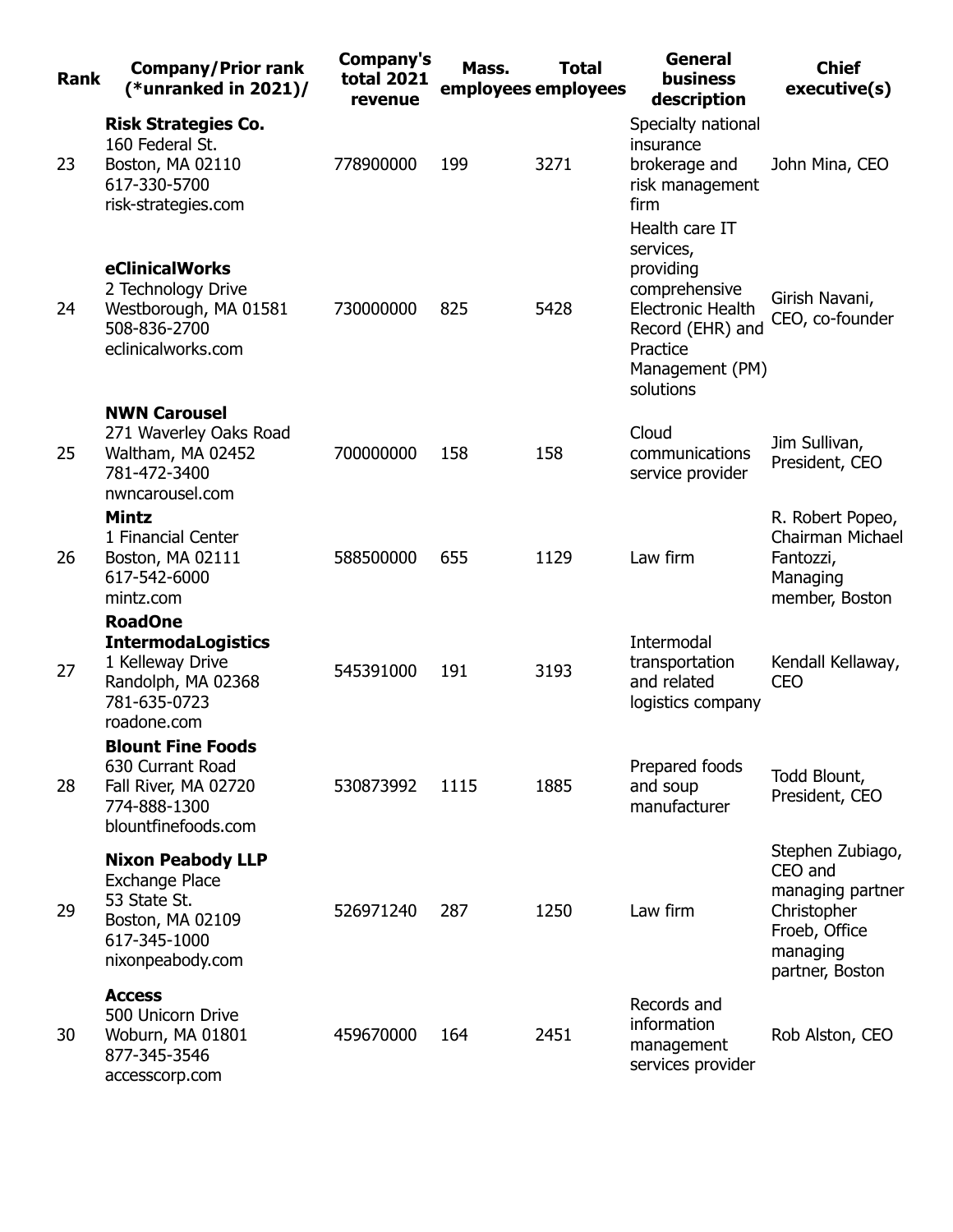| <b>Rank</b> | <b>Company/Prior rank</b><br>(*unranked in 2021)/                                                                          | Company's<br><b>total 2021</b><br>revenue | Mass. | <b>Total</b><br>employees employees | <b>General</b><br>business<br>description                                                           | <b>Chief</b><br>executive(s)              |
|-------------|----------------------------------------------------------------------------------------------------------------------------|-------------------------------------------|-------|-------------------------------------|-----------------------------------------------------------------------------------------------------|-------------------------------------------|
| 31          | <b>Eliassen Group</b><br>55 Walkers Brook Drive<br>Reading, MA 01867<br>800-354-2773<br>eliassen.com                       | 448572321                                 | 135   | 405                                 | Strategic<br>consulting and<br>talent solutions                                                     | Dave MacKeen,<br><b>CEO</b>               |
| 32          | <b>Curriculum Associates</b><br>153 Rangeway Road<br>N. Billerica, MA 01862<br>800-225-0248<br>curriculumassociates.com    | 438883000                                 | 672   | 2239                                | Educational<br>technology and<br>publishing<br>company                                              | Rob Waldron,<br><b>CEO</b>                |
| 33          | <b>Continental Resources</b><br>Inc.<br>175 Middlesex Turnpike<br>Bedford, MA 01730<br>781-275-0850<br>conres.com          | 420000000                                 | 125   | 291                                 | High technology,<br>global IT<br>solutions, test<br>equipment,<br>products, services<br>and support | Mary Nardella,<br><b>CEO</b>              |
| 34          | Dellbrook   JKS<br>859 Willard St.<br>Quincy, MA 02169<br>781-380-1608<br>dellbrook.com                                    | 419000000                                 | 231   | 231                                 | Full-service<br>construction firm                                                                   | Mike Fish,<br>President, CEO              |
| 35          | <b>ALKU</b><br>200 Brickstone Square<br>Andover, MA 01810<br>978-296-6900<br>alku.com                                      | 410925000                                 | 290   | 399                                 | Specialized<br>consulting<br>services                                                               | Mark Eldridge,<br><b>CEO</b>              |
| 36          | <b>Nova Biomedical Corp.</b><br>200 Prospect St.<br>Waltham, MA 02454<br>781-894-0800<br>novabiomedical.com                | 407000000                                 | 915   | 1311                                | Develops,<br>manufactures,<br>and sells<br>advanced<br>technology blood<br>testing analyzers        | Frank<br>Manganaro,<br>President, CEO     |
| 37          | <b>Callahan Construction</b><br><b>Managers</b><br>80 1st St.<br>Bridgewater, MA 02324<br>508-279-0012<br>callahan-inc.com | 393000000                                 | 205   | 217                                 | Construction<br>management                                                                          | Patrick Callahan,<br>President            |
| 38          | <b>Columbia</b><br>100 Riverpark Drive<br>North Reading, MA 01864<br>978-664-9500<br>columbiacc.com                        | 387000000                                 | 190   | 190                                 | Third-generation<br>construction<br>management<br>company                                           | Shaun Lover,<br>President                 |
| 39          | Lee Kennedy Co. Inc.<br>122 Quincy Shore Drive<br>Quincy, MA 02171<br>617-825-6930<br>leekennedy.com                       | 349535000                                 | 205   | 205                                 | Full-service<br>construction firm                                                                   | Lee Michael<br>Kennedy,<br>President, CEO |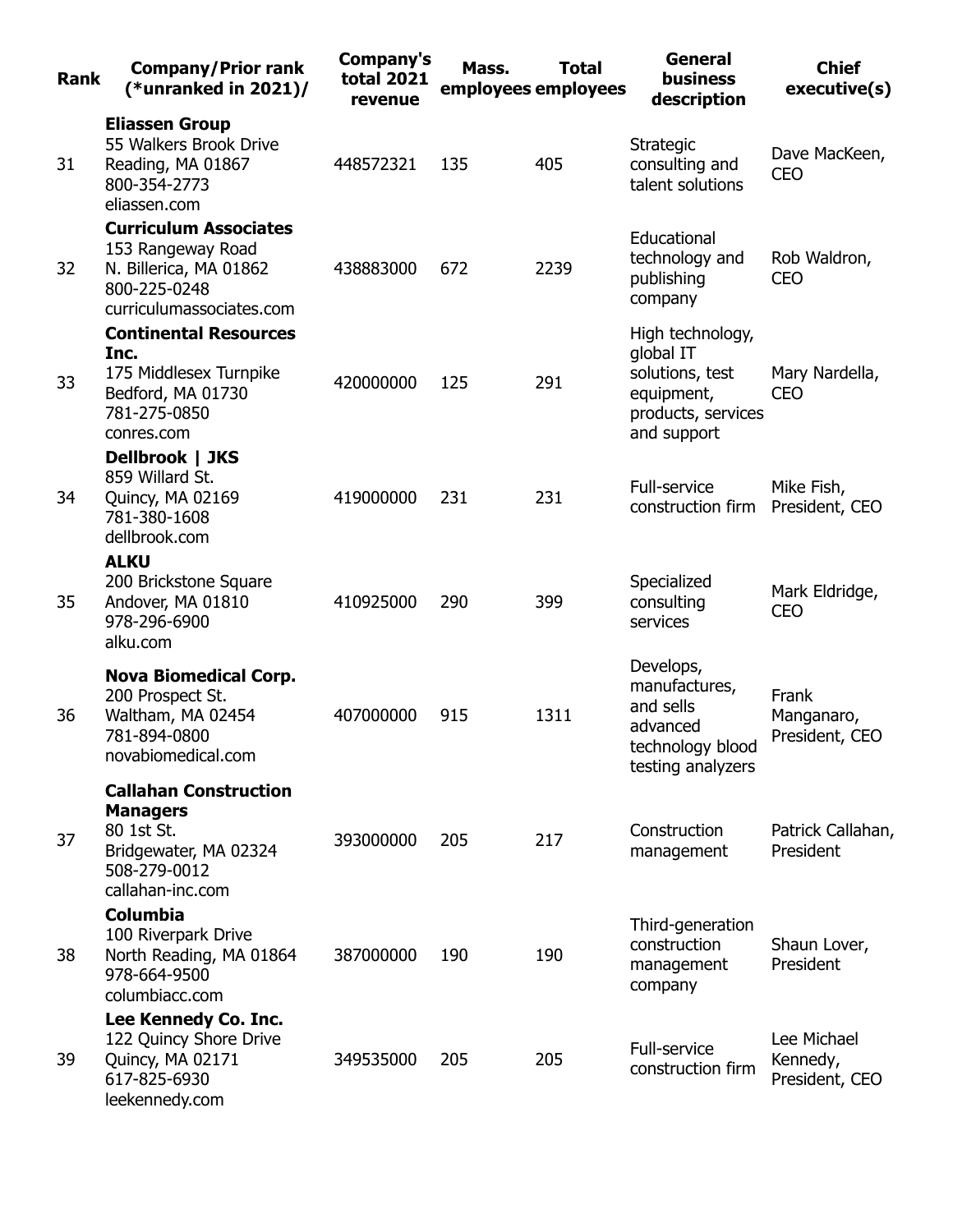| <b>Rank</b> | <b>Company/Prior rank</b><br>(*unranked in $2021$ )/                                                                                                                           | Company's<br><b>total 2021</b><br>revenue | Mass. | <b>Total</b><br>employees employees | <b>General</b><br><b>business</b><br>description                                                                                                   | <b>Chief</b><br>executive(s)                                |
|-------------|--------------------------------------------------------------------------------------------------------------------------------------------------------------------------------|-------------------------------------------|-------|-------------------------------------|----------------------------------------------------------------------------------------------------------------------------------------------------|-------------------------------------------------------------|
| 40          | <b>Commodore Builders</b><br>404 Wyman St.<br>Suite 400<br>Waltham, MA 02451<br>617-614-3500<br>www.commodorebuilders.com                                                      | 340410000                                 | 185   | 185                                 | Veteran-owned<br>construction<br>management firm                                                                                                   | Thomas Comeau,<br>President/COO<br>Joseph Albanese,<br>CEO  |
| 41          | <b>Bullhorn Inc.</b><br>100 Summer St.<br>Boston, MA 02110<br>617-478-9100<br>bullhorn.com                                                                                     | 340000000                                 | 230   | 1300                                | Staffing software<br>provider                                                                                                                      | Art Papas,<br>Founder, CEO                                  |
| 42          | <b>IntelyCare</b><br>1250 Hancock St.<br>Quincy, MA 02169<br>844-683-5922<br>intelycare.com                                                                                    | 326759000                                 | 261   | 300                                 | Nurse staffing<br>platform for<br>health care<br>facilities                                                                                        | David Coppins,<br><b>CEO</b>                                |
| 43          | <b>VHB</b><br>101 Walnut St.<br>Watertown, MA 02472<br>617-924-1770<br>vhb.com                                                                                                 | 315000000                                 | 502   | 1668                                | Multidisciplinary<br>American civil<br>engineering<br>consulting and<br>design firm                                                                | Michael<br>Carragher,<br>President, CEO                     |
| 44          | <b>SBLI (The Savings Bank</b><br><b>Mutual Life Insurance</b><br><b>Company of</b><br><b>Massachusetts)</b><br>1 Linscott Road<br>Woburn, MA 01801<br>888-630-5000<br>sbli.com | 305539000                                 | 175   | 190                                 | National provider<br>of safe, low-cost<br>life insurance<br>products                                                                               | James Morgan,<br>President, CEO                             |
| 45          | <b>CFGI LLC</b><br>1 Lincoln St.<br>Boston, MA 02111<br>617-531-8270<br>cfgi.com                                                                                               | 289880000                                 | 196   | 758                                 | Accounting and<br>financial services                                                                                                               | Nicholas Nardone<br>Shane Caiazzo,<br>Co-CEO <sub>s</sub>   |
| 46          | <b>Granite City Electric</b><br><b>Supply Co. Inc.</b><br>19 Quincy Ave.<br>Quincy, MA 02169<br>617-472-6500<br>granitecityelectric.com                                        | 288000000                                 | 300   | 375                                 | Distributor of<br>electrical supplies President                                                                                                    | Steven Helle,                                               |
| 47          | <b>J.C. Cannistraro LLC</b><br>80 Rosedale Road<br>Watertown, MA 02472<br>617-926-0092<br>cannistraro.com                                                                      | 281500000                                 | 975   | 975                                 | Mechanical<br>construction,<br>design and<br>service, including<br>HVAC piping and<br>sheet metal,<br>plumbing and fire<br>protection<br>solutions | David<br>Cannistraro, CEO<br>John Cannistraro,<br>President |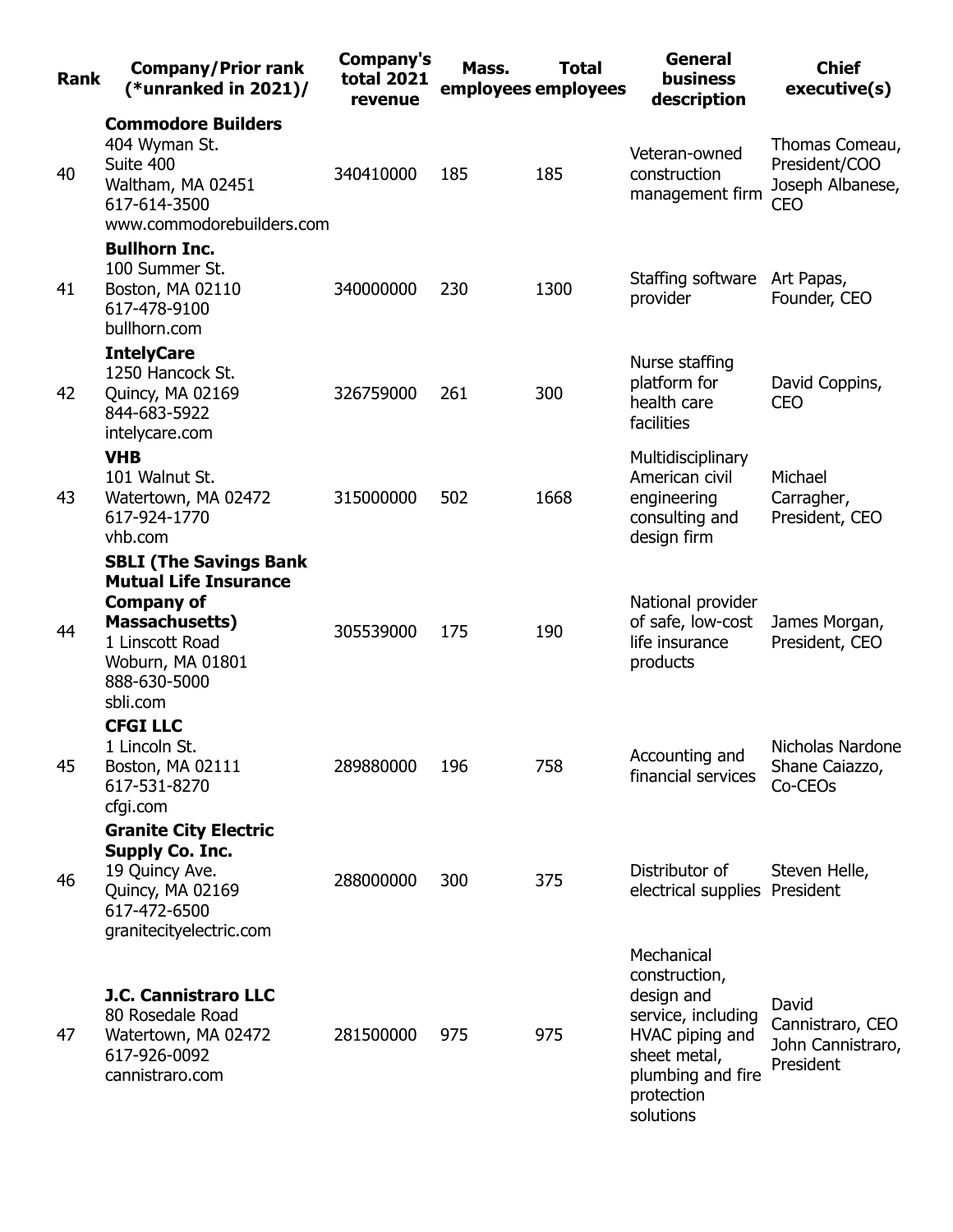| <b>Rank</b> | <b>Company/Prior rank</b><br>(*unranked in $2021$ )/                                                                                  | <b>Company's</b><br><b>total 2021</b><br>revenue | Mass. | <b>Total</b><br>employees employees | <b>General</b><br><b>business</b><br>description                                                                                                                    | <b>Chief</b><br>executive(s)      |
|-------------|---------------------------------------------------------------------------------------------------------------------------------------|--------------------------------------------------|-------|-------------------------------------|---------------------------------------------------------------------------------------------------------------------------------------------------------------------|-----------------------------------|
| 48          | <b>NEI General Contracting</b><br>27 Pacella Park Drive<br>Randolph, MA 02368<br>781-356-7666<br>neigc.com                            | 273947690                                        | 127   | 181                                 | General<br>contractor<br>specializing in<br>affordable and<br>market-rate<br>housing                                                                                | Josef Rettman,<br>President       |
| 49          | UG <sub>2</sub><br>2 Copley Place<br>Tower 2, Suite 110<br>Boston, MA 02116<br>617-279-8100<br>ug2.com                                | 239399137                                        | 2306  | 4450                                | Comprehensive,<br>integrated facility<br>services                                                                                                                   | Louis Lanzillo Jr.,<br><b>CEO</b> |
| 50          | <b>Barrett Distribution</b><br><b>Centers Inc.</b><br>15 Freedom Way<br>Franklin, MA 02038<br>508-553-8800<br>barrettdistribution.com | 229106000                                        | 295   | 1226                                | E-commerce<br>fulfillment and<br>logistics services                                                                                                                 | Arthur Barrett,<br>President      |
| 51          | <b>TG Gallagher</b><br>309 Waverley Oaks Road<br>Waltham, MA 02452<br>617-661-7000<br>tggallagher.com                                 | 215000000                                        | 375   | 375                                 | Industrial<br>mechanical<br>contractor<br>partnering with<br>life science,<br>health care and<br>higher ed clients                                                  | Brian Potter,<br>President, CEO   |
| 52          | <b>Wise Construction</b><br>21 East St.<br>Winchester, MA 01890<br>781-721-1100<br>wiseconstruction.com                               | 212000000                                        | 179   | 179                                 | Construction<br>management,<br>general<br>contracting                                                                                                               | John Wise,<br>President           |
| 53          | <b>GEI Consultants Inc.</b><br>400 Unicorn Park Drive<br>Woburn, MA 01801<br>781-721-4000<br>geiconsultants.com                       | 209882566                                        | 96    | 977                                 | Integrated water<br>resources,<br>environmental,<br>ecological,<br>geotechnical and<br>waterfront<br>engineering<br>solutions to<br>diverse clientele<br>nationwide | Ron Palmieri,<br>President, CEO   |
| 54          | <b>Haley &amp; Aldrich Inc.</b><br>70 Blanchard Road<br>Burlington, MA 01803<br>617-886-7600<br>haleyaldrich.com                      | 198600000                                        | 199   | 817                                 | Engineering and<br>environmental<br>consulting<br>company                                                                                                           | Lawrence Smith,<br>President, CEO |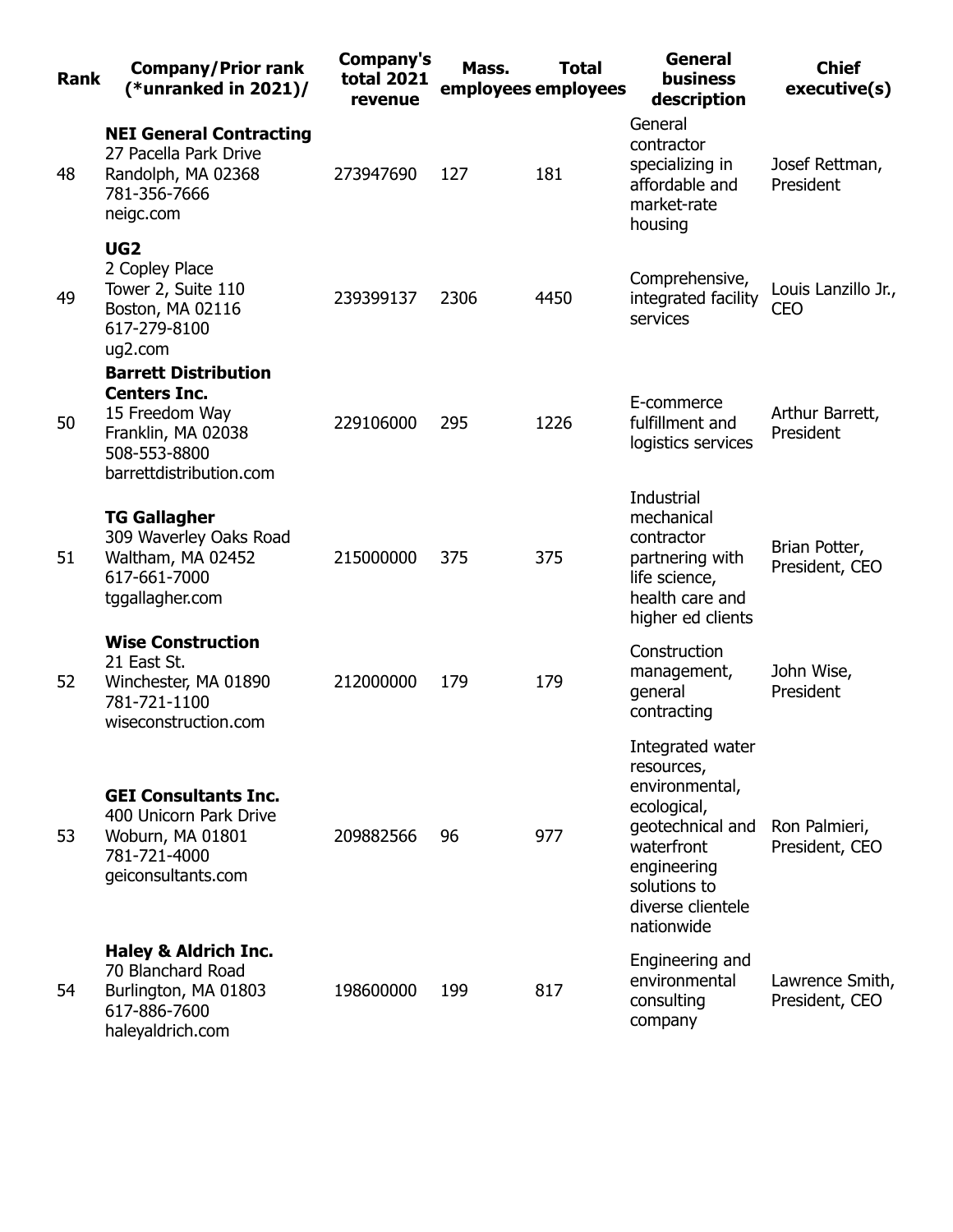| <b>Rank</b> | <b>Company/Prior rank</b><br>(*unranked in $2021$ )/                                                                                   | Company's<br><b>total 2021</b><br>revenue | Mass. | <b>Total</b><br>employees employees | <b>General</b><br><b>business</b><br>description                                                                                                         | <b>Chief</b><br>executive(s)                |
|-------------|----------------------------------------------------------------------------------------------------------------------------------------|-------------------------------------------|-------|-------------------------------------|----------------------------------------------------------------------------------------------------------------------------------------------------------|---------------------------------------------|
| 55          | PR Restaurants LLC d/b/a<br><b>Panera Bread</b><br>550 Cochituate Road<br>Framingham, MA 01701<br>617-581-6160<br>prmanagementcorp.com | 187795072                                 | 1452  | 2096                                | Owns and<br>operates 59<br>Panera Bread<br>bakery-cafe<br>locations in<br>Massachusetts,<br>New Hampshire,<br>and Maine                                  | Mitchell Roberts,<br><b>CEO</b>             |
| 56          | <b>W.L. French Excavating</b><br>Corp.<br>14 Sterling Road<br>North Billerica, MA 01862<br>978-663-2623<br>wlfrench.com                | 169804556                                 | 285   | 285                                 | Construction<br>services including:<br>mass excavation,<br>environmental<br>remediation, and<br>soil & waste<br>management                               | <b>William French</b><br>Jr., President     |
| 57          | <b>GZA GeoEnvironmental</b><br>Inc.<br>249 Vanderbilt Ave.<br>Norwood, MA 02062<br>781-278-3700<br>gza.com                             | 160000000                                 | 190   | 736                                 | Multidisciplinary<br>consulting firm<br>providing<br>geotechnical,<br>environmental,<br>water, ecological,<br>and construction<br>management<br>services | Patrick Sheehan,<br>President, CEO          |
| 58          | <b>Leader Bancorp Inc.</b><br>180 Massachusetts Ave.<br>Arlington, MA 02474<br>781-646-3900<br>leaderbank.com                          | 159658000                                 | 349   | 417                                 | Holding company<br>for Leader Bank<br>NA, an FDIC-<br>insured<br>community bank                                                                          | Sushil Tuli,<br>Chairman, CEO,<br>President |
| 59          | <b>Simpson Gumpertz &amp;</b><br>Heger<br>480 Totten Pond Road<br>Waltham, MA 02451<br>781-907-9000<br>sgh.com                         | 151400000                                 | 286   | 625                                 | National<br>engineering firm                                                                                                                             | James Parker,<br><b>CEO</b>                 |
| 60          | Softworld Inc.<br>281 Winter St.<br>Waltham, MA 02451<br>877-899-1166<br>softworldinc.com                                              | 149876359                                 | 119   | 146                                 | Staffing and<br>solutions<br>company                                                                                                                     | David Teitelman,<br><b>CEO</b>              |
| 61          | <b>TalentBurst Inc.</b><br>679 Worcester Road<br>Natick, MA 01760<br>508-628-7500<br>talentburst.com                                   | 147700000                                 | 431   | 2626                                | Life sciences, IT<br>and engineering<br>solutions                                                                                                        | Bharat (Brad)<br>Talwar, CEO                |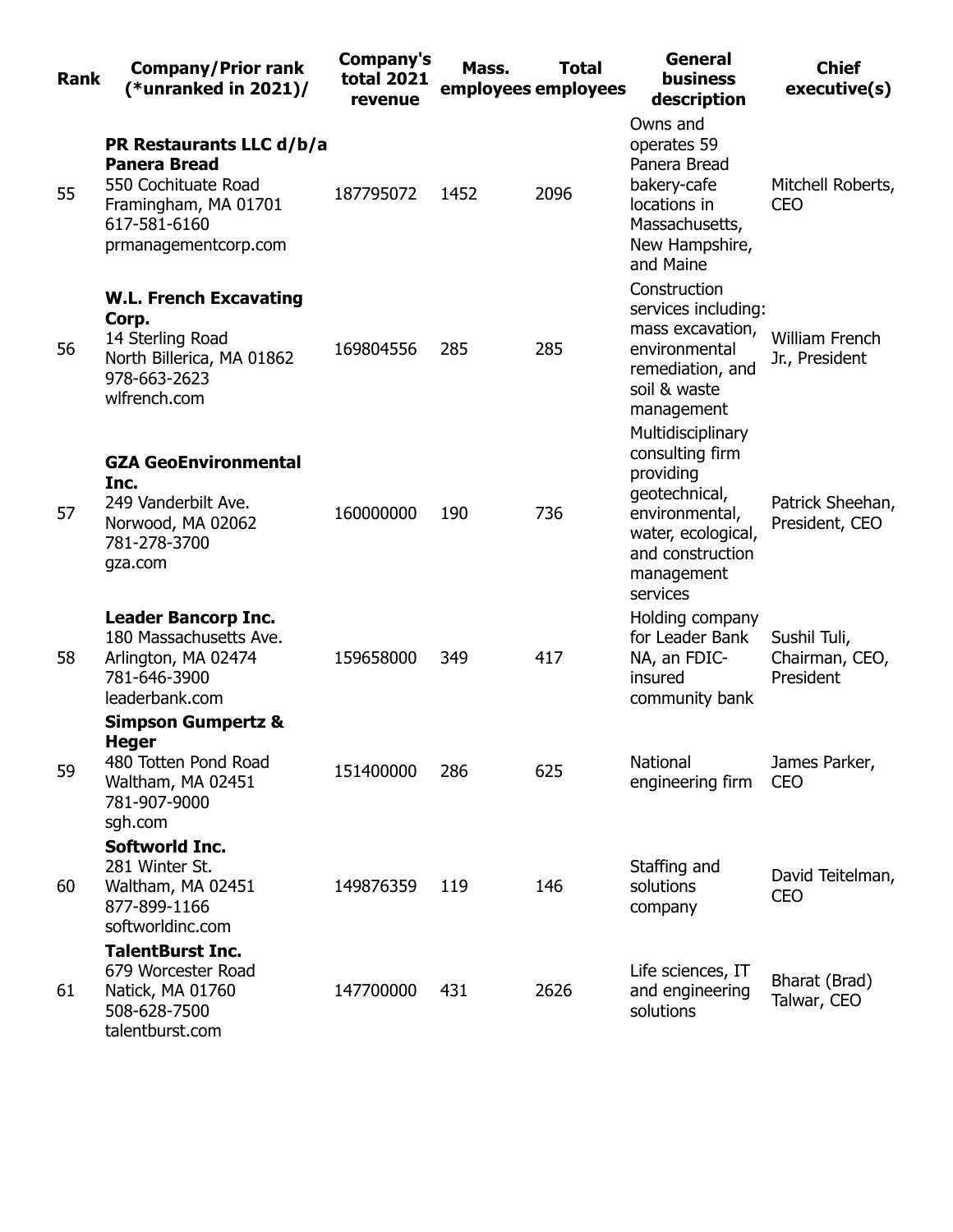| <b>Rank</b> | <b>Company/Prior rank</b><br>(*unranked in $2021$ )/                                                               | Company's<br><b>total 2021</b><br>revenue | Mass. | <b>Total</b><br>employees employees | <b>General</b><br><b>business</b><br>description                                                                                                          | <b>Chief</b><br>executive(s)            |
|-------------|--------------------------------------------------------------------------------------------------------------------|-------------------------------------------|-------|-------------------------------------|-----------------------------------------------------------------------------------------------------------------------------------------------------------|-----------------------------------------|
| 62          | <b>Weston &amp; Sampson</b><br>55 Walkers Brook Drive<br>Reading, MA 01867<br>978-532-1900<br>westonandsampson.com | 146399648                                 | 436   | 723                                 | Multidisciplinary<br>engineering,<br>environmental,<br>and planning<br>consulting along<br>with construction,<br>operation and<br>maintenance<br>services | Frank Ricciardi,<br><b>CEO</b>          |
| 63          | <b>Baystate Financial</b><br>200 Clarendon St.<br>Boston, MA 02116<br>617-585-4500<br>baystatefinancial.com        | 141000000                                 | 434   | 804                                 | Provides financial<br>planning services David Porter,<br>corporations                                                                                     | to individuals and Managing partner     |
| 64          | <b>Demand Science</b><br>222 Rosewood Drive<br>Danvers, MA 01923<br>857-770-1744<br>demandscience.com              | 139616000                                 | 78    | 1137                                | Global B2B data<br>company                                                                                                                                | Peter Cannone,<br><b>CEO</b>            |
| 65          | <b>Thrive</b><br>25 Forbes Blvd.<br>Foxborough, MA 02035<br>866-205-2810<br>thrivenextgen.com                      | 137028000                                 | 195   | 525                                 | <b>NextGen</b><br>managed services<br>provider                                                                                                            | Rob Stephenson,<br><b>CEO</b>           |
| 66          | <b>BlueSnap</b><br>800 South St.<br>Waltham, MA 02453<br>781-790-5013<br>bluesnap.com                              | 135065000                                 | 69    | 220                                 | Provider of a<br>global payment<br>processing<br>platform                                                                                                 | Ralph<br>Dangelmaier,<br><b>CEO</b>     |
| 67          | <b>Forward Financing</b><br>53 State St.<br>Boston, MA 02109<br>888-244-9099<br>forwardfinancing.com               | 128791000                                 | 160   | 160                                 | Provider of<br>working capital to Justin Bakes,<br>small businesses CEO, co-founder<br>nationwide                                                         |                                         |
| 68          | <b>Colantonio Inc.</b><br>16 Everett St.<br>Holliston, MA 01746<br>508-429-8666<br>colantonioinc.com               | 128009000                                 | 108   | 108                                 | Construction<br>management,<br>general<br>contracting and<br>pre-construction<br>services                                                                 | Francis<br>Colantonio,<br>Chairman, CEO |
| 69          | <b>Siena Construction Corp.</b><br>38 Sidney St.<br>Cambridge, MA 02139<br>617-201-8920<br>sienaconstruction.com   | 125378000                                 | 71    | 71                                  | Construction<br>management firm<br>specializing in life<br>sciences, higher<br>education,<br>commercial and<br>retail sectors                             | Terrence Hayes,<br>President            |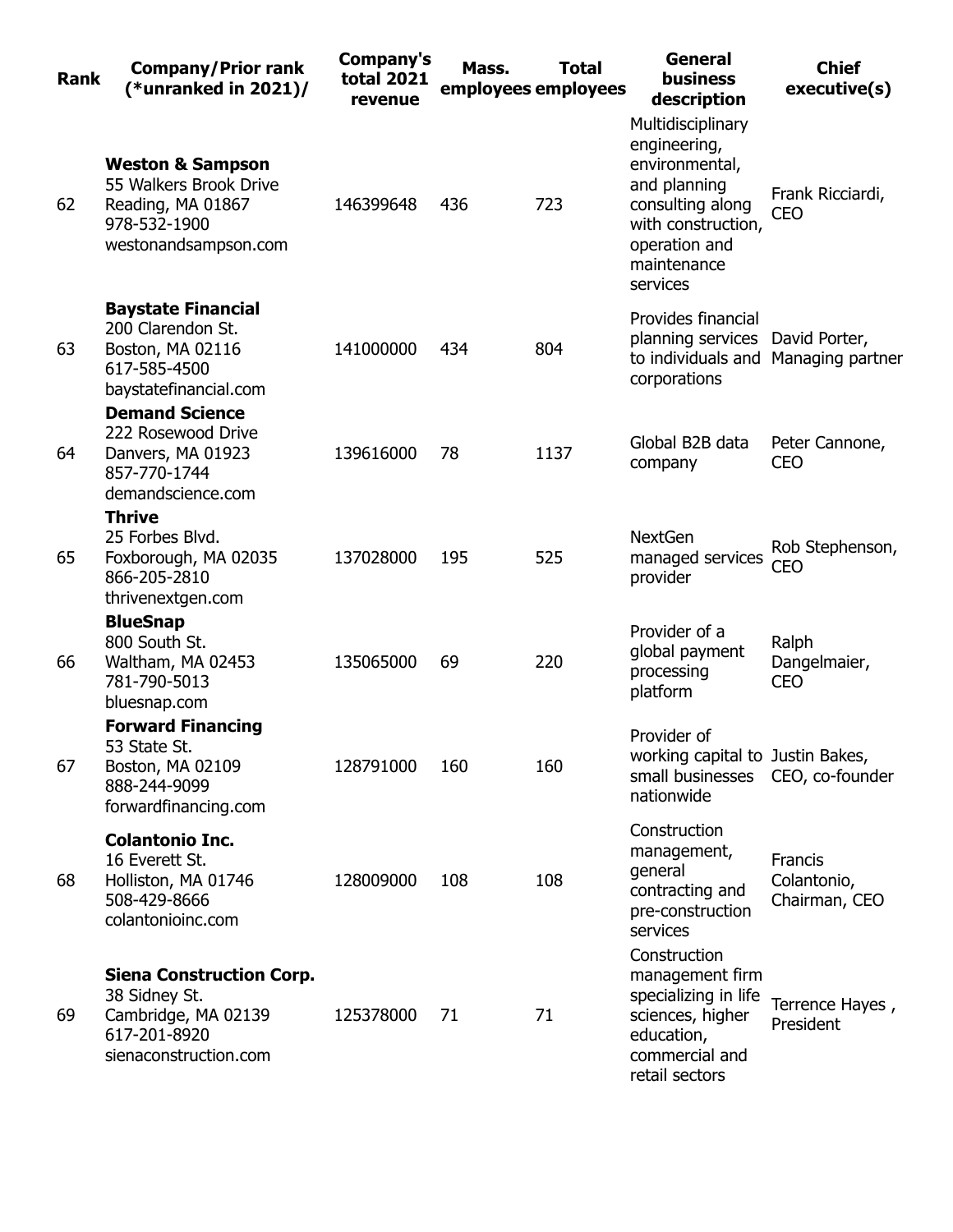| <b>Rank</b> | <b>Company/Prior rank</b><br>(*unranked in 2021)/                                                                  | Company's<br><b>total 2021</b><br>revenue | Mass. | <b>Total</b><br>employees employees | <b>General</b><br><b>business</b><br>description                                                                                                          | <b>Chief</b><br>executive(s)                        |
|-------------|--------------------------------------------------------------------------------------------------------------------|-------------------------------------------|-------|-------------------------------------|-----------------------------------------------------------------------------------------------------------------------------------------------------------|-----------------------------------------------------|
|             | Harry Grodsky & Co. Inc.<br>33 Shaws Lane                                                                          |                                           |       |                                     | Mechanical                                                                                                                                                | Dave Streeter,                                      |
| 70          | Springfield, MA 01104<br>413-785-1947<br>grodsky.com                                                               | 107929009                                 | 158   | 266                                 | contractor                                                                                                                                                | President                                           |
|             | <b>BR+A Consulting</b><br><b>Engineers</b>                                                                         |                                           |       |                                     |                                                                                                                                                           |                                                     |
| 71          | 10 Guest St.<br>Boston, MA 02135<br>617-254-0016<br>brplusa.com                                                    | 107000000                                 | 258   | 457                                 | Global<br>engineering firm                                                                                                                                | Allan Ames,<br>President/CEO                        |
| 72          | airSlate<br>17 Station St.<br>Brookline, MA 02445<br>airslate.com                                                  | 104843000                                 | 23    | 1037                                | <b>Global SaaS</b><br>technology<br>company that<br>provides no-code<br>workflow<br>automation,<br>electronic<br>signature, and<br>document<br>management | Borya<br>Shakhnovich,<br><b>CEO</b>                 |
|             |                                                                                                                    |                                           |       |                                     | solutions<br>Mechanical,                                                                                                                                  |                                                     |
| 73          | <b>Vanderweil Engineers</b><br>274 Summer St.<br>Boston, MA 02210<br>617-423-7423<br>vanderweil.com                | 101214100                                 | 275   | 404                                 | electrical,<br>plumbing, fire<br>safety engineering President, CEO<br>and sustainability<br>consulting firm                                               | Eli Sherman,                                        |
| 74          | <b>Elkus Manfredi Architects</b><br>25 Drydock Ave.<br>Boston, MA 02210<br>617-426-1300                            | 96500000                                  | 244   | 244                                 | Full-service design<br>practice focused<br>on architecture,<br>master planning,<br>urban design,<br>historic                                              | David Manfredi,<br>CEO & Founding<br>principal      |
|             | elkus-manfredi.com                                                                                                 |                                           |       |                                     | preservation, and<br>interior<br>architecture                                                                                                             |                                                     |
| 75          | <b>EBI Consulting</b><br>21 B St.<br>Burlington, MA 01803<br>781-273-2500<br>ebiconsulting.com                     | 91747687                                  | 127   | 511                                 | Environmental,<br>architecture and<br>engineering, and<br>environmental<br>health and safety<br>services                                                  | Nolan Previte,<br>President, CEO                    |
| 76          | <b>Hamel &amp; McAlister Inc.</b><br>215 Middlesex Turnpike<br>Burlington, MA 01803<br>781-272-0100<br>h-m-inc.com | 90200000                                  | 125   | 125                                 | Mechanical<br>contractor                                                                                                                                  | Shane Hamel,<br><b>President Dave</b><br>Lyons, COO |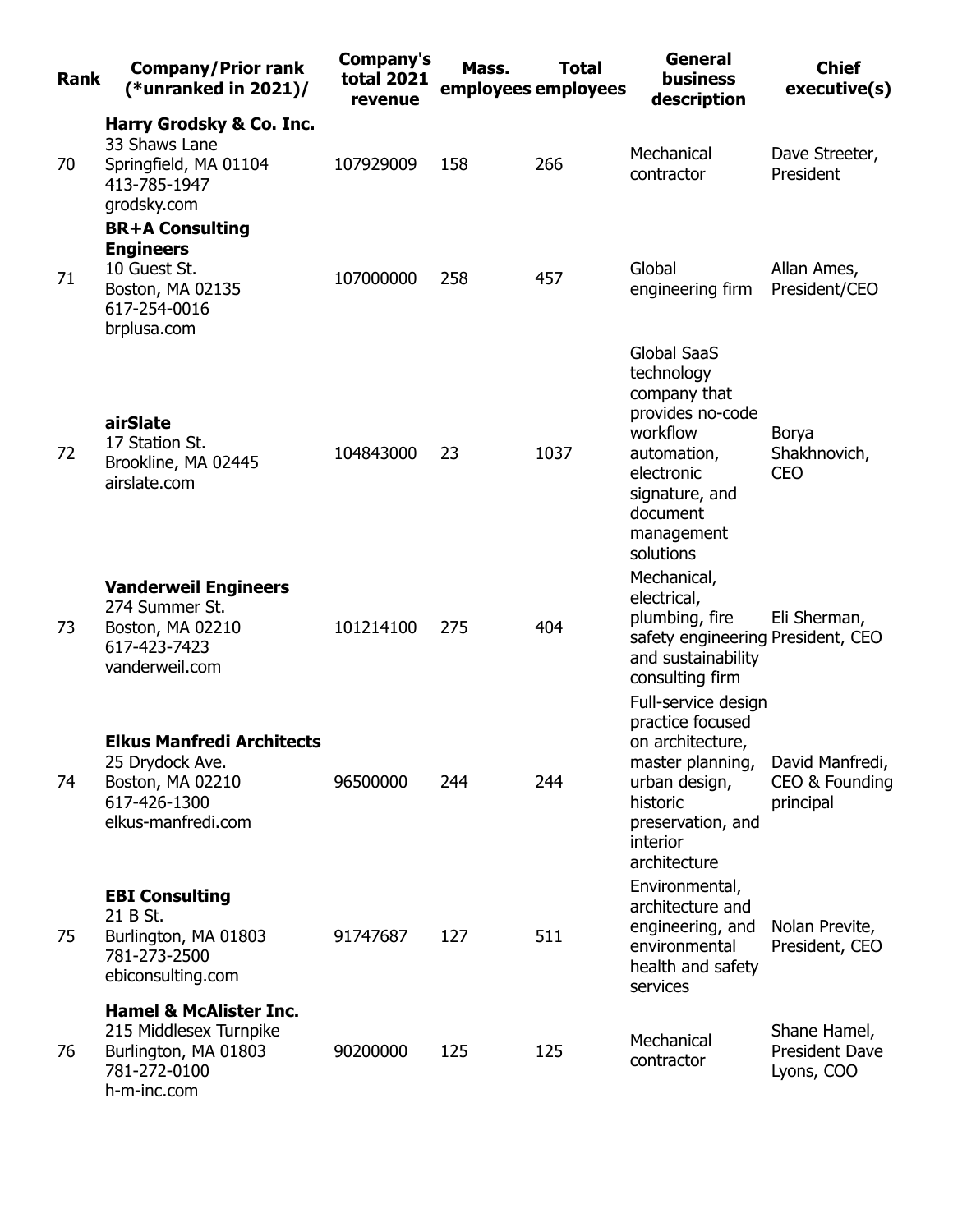| <b>Rank</b> | <b>Company/Prior rank</b><br>(*unranked in $2021$ )/                                                                             | Company's<br><b>total 2021</b><br>revenue | Mass. | <b>Total</b><br>employees employees | <b>General</b><br><b>business</b><br>description                                                                                                                                                     | <b>Chief</b><br>executive(s)                              |
|-------------|----------------------------------------------------------------------------------------------------------------------------------|-------------------------------------------|-------|-------------------------------------|------------------------------------------------------------------------------------------------------------------------------------------------------------------------------------------------------|-----------------------------------------------------------|
| 77          | <b>Pixability Inc.</b><br>226 Causeway St.<br>Boston, MA 02114<br>888-749-8433<br>pixability.com                                 | 83100000                                  | 38    | 89                                  | Technology and<br>data company<br>that helps brands<br>and their agencies<br>maximize the<br>value of video<br>advertising on<br>YouTube, YouTube<br>on TV Screens,<br>Amazon Fire,<br>Roku and Hulu | David George,<br><b>CEO</b>                               |
| 78          | <b>Tighe &amp; Bond Inc.</b><br>53 Southampton Road<br>Westfield, MA 01085<br>413-562-1600<br>tighebond.com                      | 82085000                                  | 290   | 436                                 | Multidisciplinary<br>engineering and<br>consulting firm                                                                                                                                              | Robert Belitz,<br>President, CEO                          |
| 79          | <b>D.F. Pray General</b><br><b>Contractors</b><br>25 Anthony St.<br>Seekonk, MA 02771<br>508-336-3366<br>dfpray.com              | 81000000                                  | 67    | 67                                  | Construction<br>manager/general Scott Pray,<br>contractor/design- President<br>builder                                                                                                               |                                                           |
| 80          | <b>Corderman &amp; Co. Inc.</b><br>9 Channel Center St.<br>Suite 400<br>Boston, MA 02210<br>617-542-9200<br>cordermancompany.com | 80000000                                  | 82    | 82                                  | Construction<br>management firm<br>providing pre-<br>construction and<br>construction<br>services                                                                                                    | David Corderman<br>Jr., Founder,<br>principal             |
| 81          | <b>Transmit Security</b><br>500 Boylston St.<br>Boston, MA 02116<br>781-258-3774<br>transmitsecurity.com                         | 77800000                                  | 35    | 384                                 | Cloud-based SaaS<br>solutions that<br>provide<br>enterprises with<br>secure<br>passworldless<br>identity<br>experiences                                                                              | Rakesh Loonkar,<br>President, co-<br>founder              |
| 82          | <b>Magellan Jets LLC</b><br>1250 Hancock St.<br>Quincy, MA 02169<br>617-328-5387<br>magellanjets.com                             | 77300000                                  | 34    | 55                                  | Domestic and<br>international<br>private jet travel                                                                                                                                                  | Joshua Hebert,<br><b>CEO Anthony</b><br>Tivnan, President |
| 83          | <b>Lafrance Hospitality</b><br>41 Old Bedford Rd<br>Westport, MA 02790<br>508-676-7888<br>lafrancehospitality.com                | 75887949                                  | 578   | 766                                 | Hospitality<br>company (hotels,<br>restaurants,<br>function facilities<br>and catering)                                                                                                              | Richard Lafrance,<br><b>CEO</b>                           |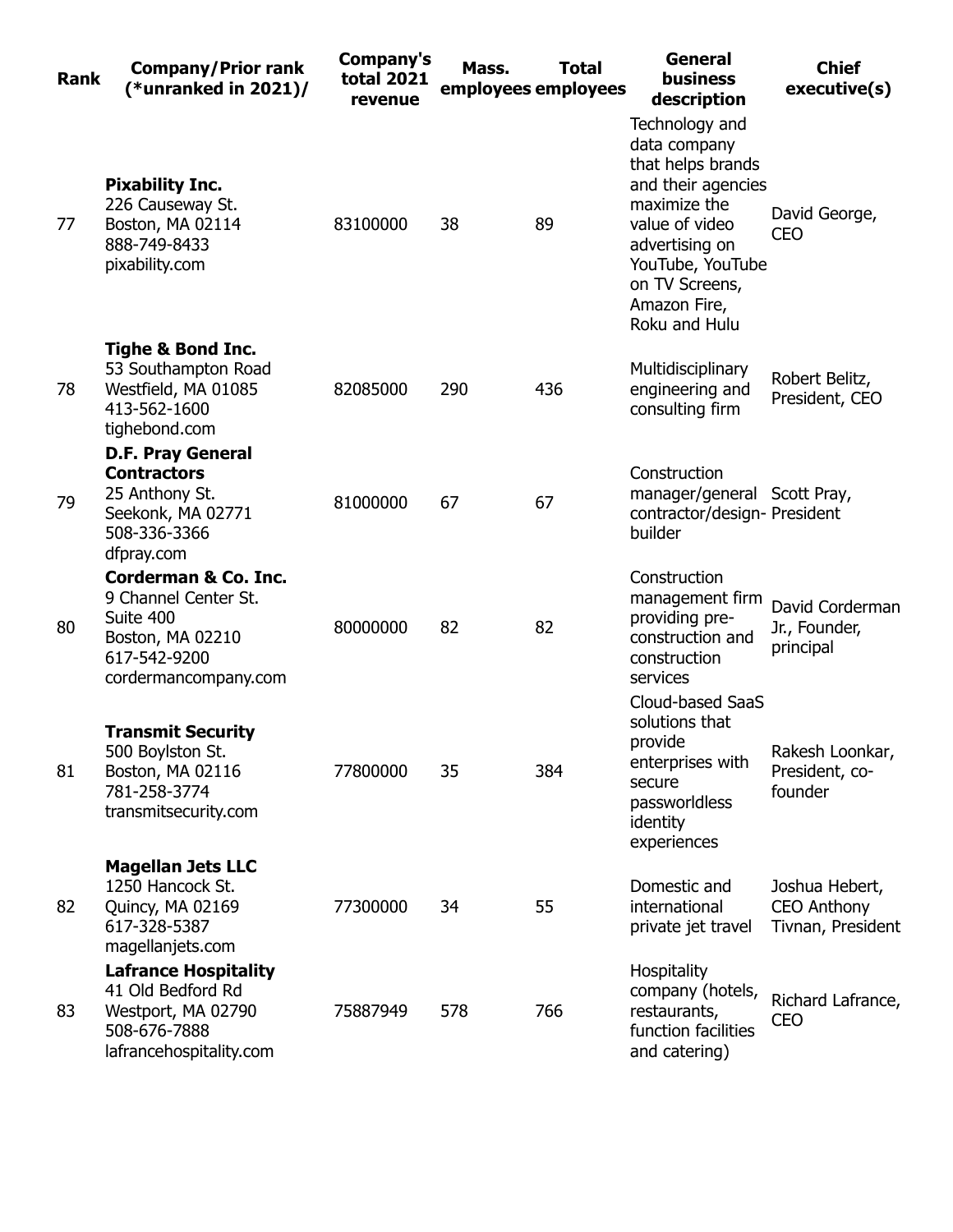| <b>Rank</b> | <b>Company/Prior rank</b><br>(*unranked in $2021$ )/                                                               | Company's<br><b>total 2021</b><br>revenue | Mass. | <b>Total</b><br>employees employees | <b>General</b><br><b>business</b><br>description                                                                                                                                                                                           | <b>Chief</b><br>executive(s)                                         |
|-------------|--------------------------------------------------------------------------------------------------------------------|-------------------------------------------|-------|-------------------------------------|--------------------------------------------------------------------------------------------------------------------------------------------------------------------------------------------------------------------------------------------|----------------------------------------------------------------------|
| 84          | <b>Westnet Inc.</b><br>55 North St.<br>Canton, MA 02021<br>781-828-7772<br>westnetmed.com                          | 75611000                                  | 35    | 43                                  | Distributor of<br>medical/surgical<br>supplies and<br>equipment; life<br>science products;<br>and industrial<br>paper                                                                                                                      | Gordon<br>Thompson, CEO                                              |
| 85          | <b>Locus Robotics</b><br>301 Ballardvale St.<br>Wilmington, MA 01887<br>844-562-8700<br>locusrobotics.com          | 73399000                                  | 205   | 280                                 | Autonomous<br>mobile robots<br>(AMR) for<br>warehouse<br>fulfillment                                                                                                                                                                       | Rick Faulk, CEO                                                      |
| 86          | <b>Arcadia Solutions</b><br>320 Summer St., Floor 3<br>Boston, MA 02210<br>781-202-3600<br>arcadiasolutions.com    | 68455000                                  | 116   | 405                                 | Health care data<br>and software                                                                                                                                                                                                           | Sean Carroll, CEO<br>Seth Henry,<br>President                        |
| 87          | Norbella Inc.<br>46 Plympton St.<br>Boston, MA 02118<br>617-542-1040<br>norbella.com                               | 68000000                                  | 25    | 25                                  | Full-service media Stephanie Noris,<br>agency                                                                                                                                                                                              | President                                                            |
| 88          | <b>The DAVIS Cos.</b><br>241 Boston Post Road West<br>Marlborough, MA 01752<br>508-305-6000<br>daviscos.com        | 66732842                                  | 65    | 92                                  | Staffing solutions<br>and talent<br>advisory services,<br>specializing in<br>contract, contract-<br>to-hire and direct Brendon Davis,<br>hire staffing for<br>engineering,<br>advanced<br>manufacturing, IT<br>and technology<br>personnel | President                                                            |
| 89          | <b>Embark Veterinary</b><br>320 Summer St.<br>Boston, MA 02210<br>224-236-2275<br>embarkvet.com                    | 66426000                                  | 133   | 170                                 | Developer of dog Ryan Boyko,<br>DNA test services Founder & CEO                                                                                                                                                                            |                                                                      |
| 90          | <b>The Computer Merchant</b><br>Ltd.<br>95 Longwater Circle<br>Norwell, MA 02061<br>781-878-1070<br>itstaffing.com | 65649847                                  | 88    | 844                                 | Information<br>technology<br>staffing firm                                                                                                                                                                                                 | John Danieli,<br>President, CEO                                      |
| 91          | <b>Avedis Zildjian Co.</b><br>22 Longwater Drive<br>Norwell, MA 02061<br>800-229-8672<br>zildjian.com              | 65000000                                  | 87    | 212                                 | Manufacturer of<br>musical<br>instruments                                                                                                                                                                                                  | John Stephans,<br><b>CEO Craigie</b><br>Zildjian,<br>Executive chair |